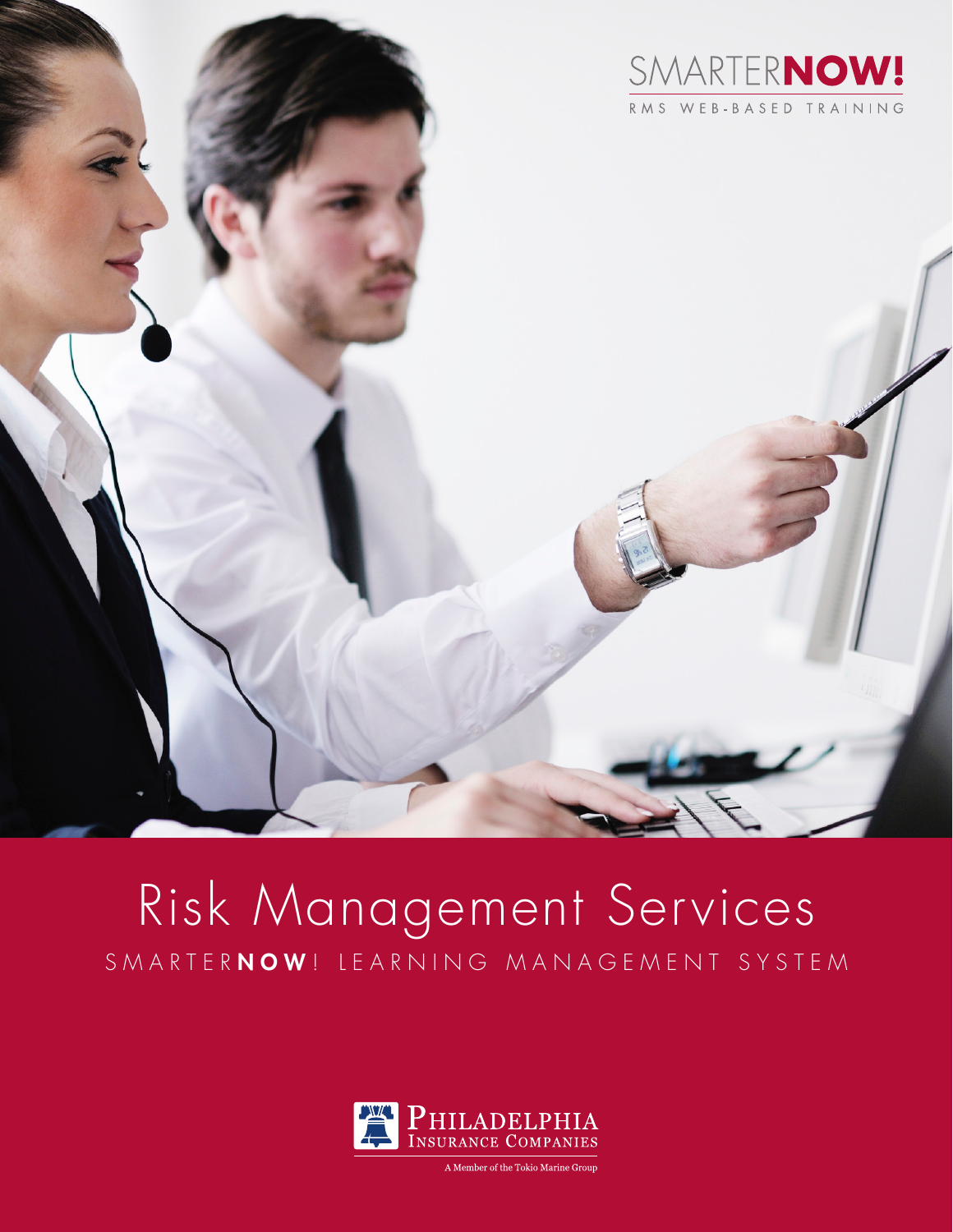

### TABLE OF CONTENTS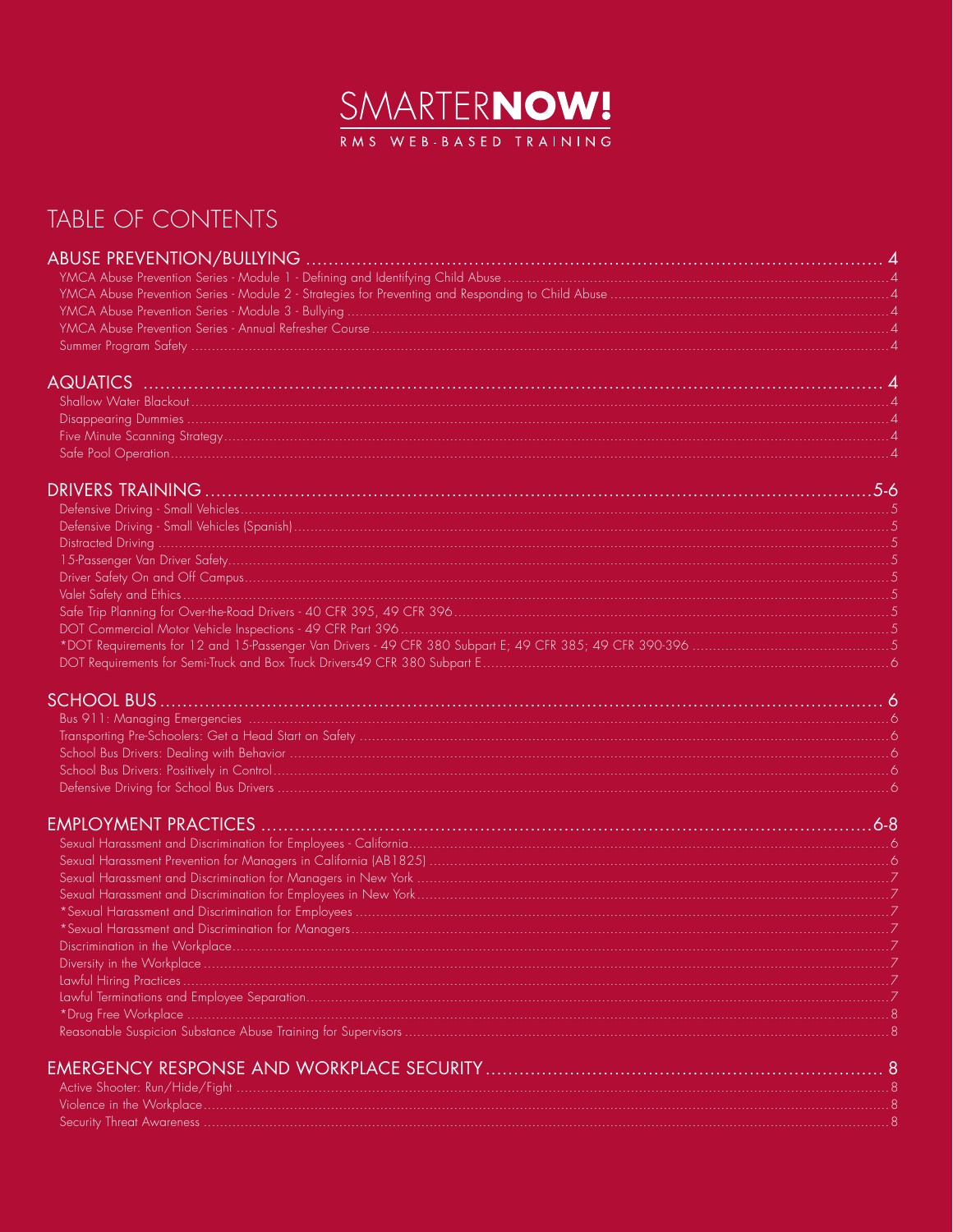

### TABLE OF CONTENTS - continued

\* - Available in Spanish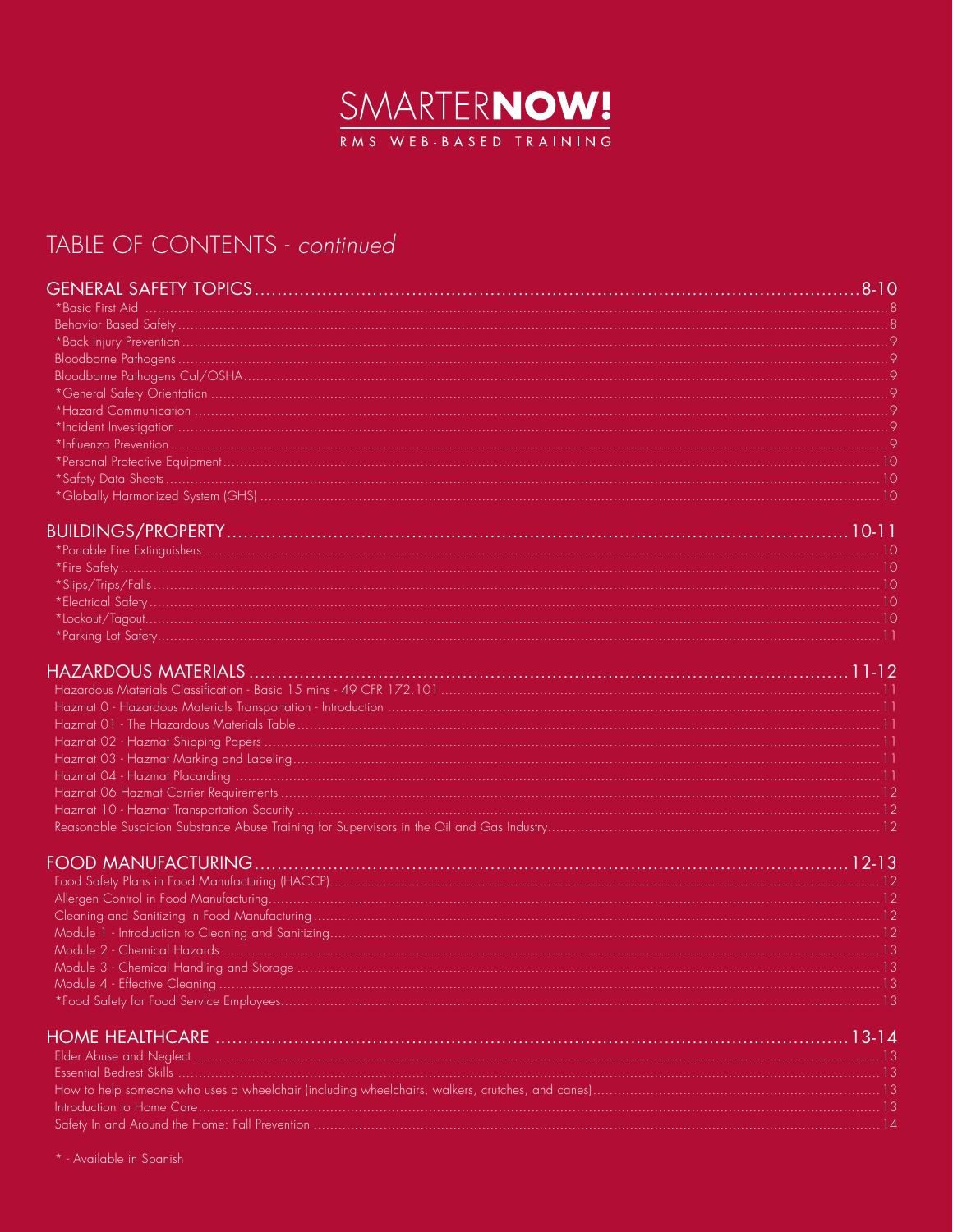

A Member of the Tokio Marine Group

# Risk Management Services

### SMARTERNOW! COURSE DESCRIPTIONS

#### Abuse Prevention/Bullying

YMCA Abuse Prevention Series - Module 1 - Defining and Identifying Child Abuse: 25 mins

Learn about the four different types of child abuse and the warning signs. This training is geared toward staff or volunteers who work with youth

#### YMCA Abuse Prevention Series - Module 2 - Strategies for preventing and responding to Child Abuse: 25 mins

This module discusses acceptable vs. unacceptable types of physical contact with a child, where abuse may occur, and proper supervision techniques.

#### YMCA Abuse Prevention Series - Module 3 - Bullying: 25 mins

Bullying is defined as unwanted, aggressive behavior among youth that involves a real or perceived power imbalance. In this training module you will learn:

- Defining the different effects and forms of bullying
- Implementing best practices in bullying prevention
- Responding to bullying using examples of strategies that work

#### YMCA Abuse Prevention Series - Annual Refresher Course: 25 mins

An annual refresher course covering

- Defining child abuse
- Discussing trends and statistics about child abuse
- How and where abuse might happen at the Y
- Implementing best practices to avoid incidents
- How to respond

#### Summer Program Safety: 25 mins

This module reviews the typical exposures in Children's Summer Programs. This program encourages staff to think "Safety".

- Severity exposures
- Accident prevention
- Managing accidents

#### **Aquatics**

#### Shallow Water Blackout: 30 mins

The Shallow Water Blackout DVD is a comprehensive 30-minute presentation divided into four categories: (1) Introduction and definitions, (2) Shallow Water Blackout, (3) Genetic "Drowning" triggers, and (4) Summary and quiz.

#### Disappearing Dummies: 10 mins

This training clearly and effectively illustrates the phenomenon of *Visual Body Blindness*, and exemplifies how difficult it is for lifeguards to detect victims once they submerge beneath the surface of the water.

#### Five Minute Scanning Strategy: 10 mins

The Five Minute Scanning Strategy® helps lifeguards improve concentration and attention, while reducing boredom by changing the mental process every five minutes.

#### Safe Pool Operation: 31 mins

Pools, hot tubs, splash pads and other water features are a big draw for hotels and recreational facilities. Swimming is a lot of fun, but public pools can present serious health risks to guests and employees if they are not properly designed and maintained, and if safety rules are not carefully followed. Ensuring a safe and healthy pool environment requires that all employees who work in and around the pool area understand the basics of pool hygiene and safety, and how to protect themselves and others from harm. This course will provide learners with information about the chemical hazards, physical hazards, and recreational water illness hazards associated with pools, proper procedures for controlling those hazards, and proper procedures for responding to emergencies in and around the pool. This course is designed for all employees that work near pools, spas and other water features.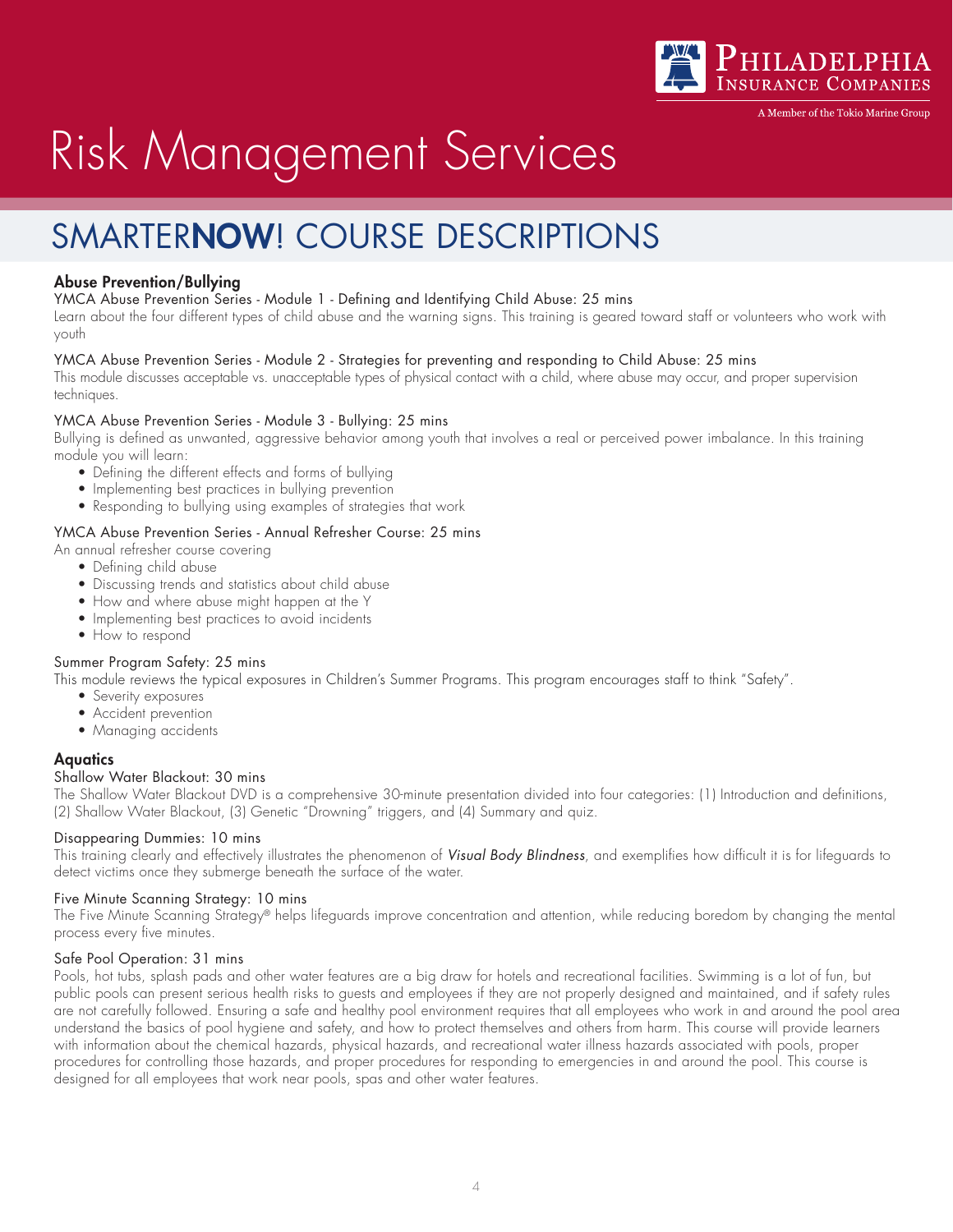#### Drivers Training

#### Defensive Driving - Small Vehicles - 24 mins

A split-second decision can change your life, especially when you are behind the wheel of a fast-moving, heavy vehicle. Take this course to refresh your memory about safe driving practices, particularly what you need to do before you drive, while you drive and in the event of an accident. Ideal learners include anyone who drives cars or small vehicles.

#### Defensive Driving - Small Vehicles (Spanish) - 22 mins

Una fracción de segundo puede cambiar su vida, especialmente si está detrás del volante de un vehículo pesado que se mueve rápido. Tome este curso para recordar las prácticas de conducción segura, particularmente lo que debe hacer antes de conducir, mientras conduce y en caso de accidente. Los participantes ideales son las persona que conducen coches o vehículos pequeños.

#### Distracted Driving - 16 minutes

When you are driving, taking your eyes and mind off the road for even a few seconds can result in an accident. By failing to give full attention to the road, distracted drivers put themselves, their passengers and everyone else on the road at risk. This course presents strategies drivers can use to remain focused on the road. It is ideal for all drivers

#### 15-Passenger Van Safety (US) - 31 mins

Driving a van is not like driving a car. 15-passenger vans are more susceptible to rollovers, blind spots, weight distribution issues and special handling requirements. Take this course to learn the things you need to know about driving a 15-passenger van so you can prevent avoidable collisions and injuries. Make sure you and your passengers reach your destination. Learners include 15-passenger van drivers.

#### Driver Safety On and Off Campus - 20 mins

On average, 30,000-40,000 drivers are killed each year in the United States, and more than 2 million are injured. Across all types of industries, vehicle accidents are consistently one of the largest causes of on-the-job injuries and fatalities. This risk can be amplified on college and university campuses if young and inexperienced drivers are required to drive institution-owned vehicles on the job. During this course, learners will find out about the general requirements for work-related driving on/for colleges and universities, safety requirements for work-related driving, recommended safe practices for driving with various road hazards, and recommended techniques for avoiding dangerous driving behaviors. This course is designed for all employees on college and university campuses who may be expected to drive vehicles on or off campus as part of their normal job duties. While this course addresses OSHA training requirements, there may be a sitespecific training component required that must be fulfilled by an employer

#### Valet Safety and Ethics - 31 mins

Valet driving is a fast-paced and demanding job, requiring a strong combination of customer service and driving skills. This course is designed to provide the learner with an overview of the requirements for becoming a valet. It features interactive scenarios that teach best safety practices for receiving vehicles, handling luggage, driving, parking, and preventing accidents and musculoskeletal injuries. The course also discusses the customer service techniques necessary for handling vehicle damage, customer complaints, and intoxicated guests. This course is designed for valet employees.

#### DOT Safe Trip Planning for Over-the-Road Drivers - 22 mins - 40 CFR 395, 49 CFR 396

Because most freight is intended to reach its destination by a certain date and time, proper planning is necessary. Inclement weather, traffic, road construction, fuel and food stops, and repairs can all affect how quickly a vehicle can travel its intended route. This course will help learners recognize practical and safety considerations for over-the-road travel and long-range trip planning, including routing, scheduling, contingency and emergency planning, and DOT inspection and hours of service limitations. This course is intended for both CDL and non-CDL drivers who drive long distances on the job

#### DOT Commercial Motor Vehicle Inspections - 15 mins - 49 CFR Part 396

All vehicles classified as commercial motor vehicles, or CMVs, are required to undergo several types of inspections by the Department of Transportation, or DOT, and the Federal Motor Carrier Safety Administration, or FMCSA. Inspections ensure the safety of drivers, vehicles, cargo and the public. Violations found during DOT inspections can result in fines, vehicles being placed out of service until issues are corrected, or driver's license revocations. This course will help learners identify types of commercial motor vehicle inspections and recommended practices for preparing for inspections. This course is intended for all drivers of CMVs.

#### \*DOT Requirements for 12 and 15 - Passenger Van Drivers - 23 mins - 49 CFR 380 Subpart E; 49 CFR 385; 49 CFR 390-396

The U.S. Department of Transportation, or DOT, creates regulatory requirements for commercial drivers and the companies that employ them. There are situations where drivers of 12 and 15-passenger vans will be considered commercial vehicles, and must comply with DOT requirements. Learners who successfully complete this course should be able to identify requirements for commercial drivers. Learners should also be able to recognize DOT documentation requirements for qualified drivers and requirements for hours of service and driver violation notifications, as well as how to properly participate in a DOT audit inspection, identify DOT vehicle inspection requirements, and identify DOT requirements for record retention. This course is presented in English and Spanish.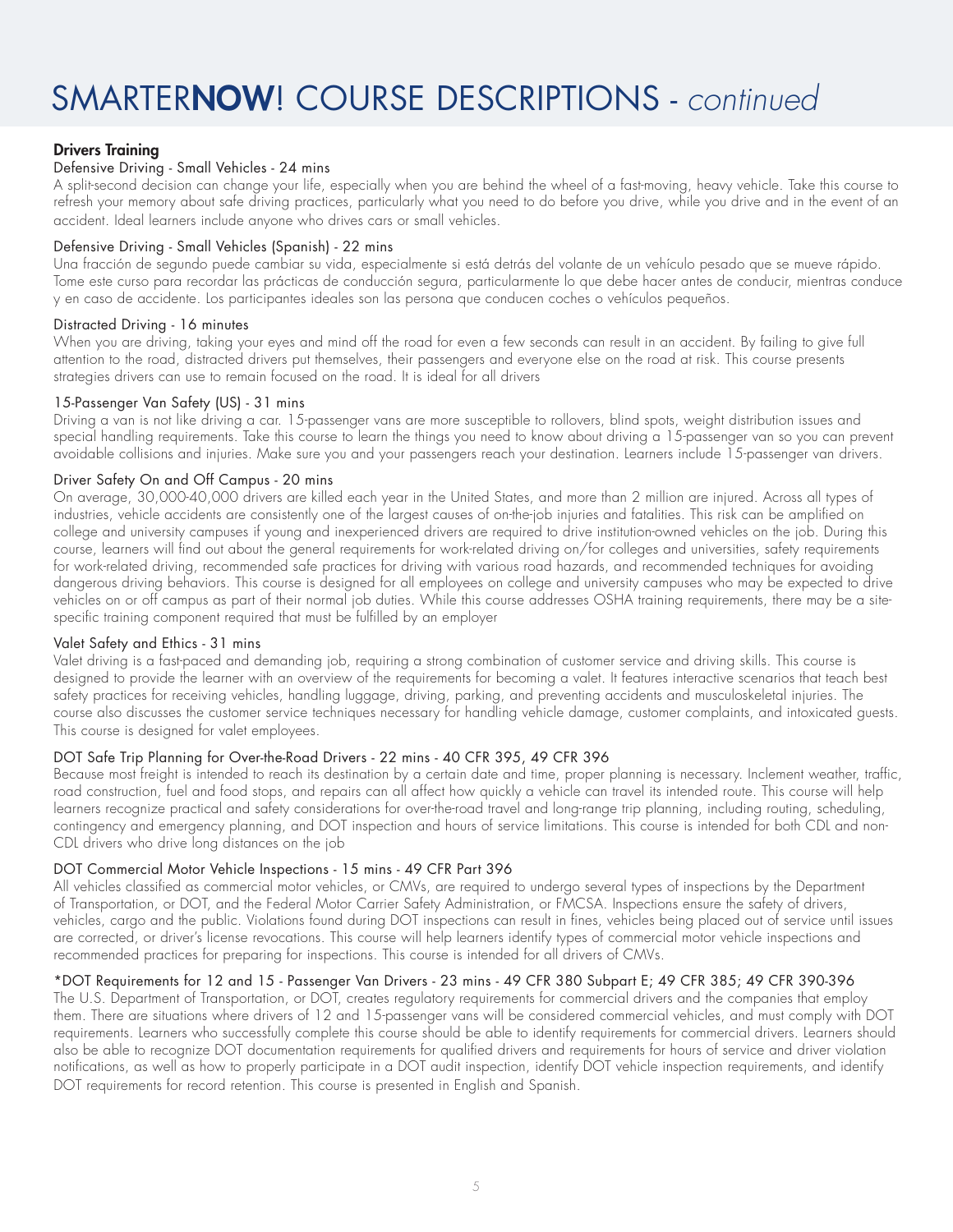#### DOT Requirements for Semi-Truck and Box Truck Drivers - 24 mins - 49 CFR 380 Subpart E

Most products that people use are moved over the road in trucks. However, truck drivers require extensive training over how to operate their vehicles, keep good records and logs, and how to take care of themselves and their vehicles. In addition to company and vehiclespecific training, this course can give drivers an initial frame of reference over their responsibilities and job duties. Learners who successfully complete this course should be able to identify general Department of Transportation (DOT) requirements for truck drivers, and inspection and reporting requirements for truck drivers. Learners should also be able to identify hours of service and logging requirements for drivers and recommended driver wellness practices.

#### School Bus

#### Bus 911: Managing Emergencies: 18 minutes

Emergencies come in all sizes and shapes. And they can happen anywhere - including school buses. When most people think of a school bus emergency, their first thought is of a crash. However, school bus emergencies also include student fights and conflicts, student illnesses or injuries and bus breakdowns. Safety in any situation is a first priority. When dealing with bus emergencies, safety of the riders must be the first concern of any bus driver, followed by safety of the bus. Knowing the proper way to secure the bus, understanding first aid techniques, and being familiar with actions that calm riders are confidence builders. This training program teaches drivers the proper approaches for dealing with bus emergencies safely and effectively.

#### Transporting Pre-Schoolers: Get a Head Start on Safety: 20 minutes

Small children require special attention when traveling, and safety seats and vests are just the beginning.

- Head Start and emergency guidelines
- Driver and monitor qualifications and duties
- Moving students on and off the bus
- Route planning tips
- Avoiding common mistakes
- Preparing for emergencies

#### School Bus Drivers: Dealing with Behavior: 10 minutes

Help your school bus drivers learn how to manage student passenger behavior with this important training program.

- Types of student behavior that are unacceptable on school buses and why
- Common reasons for misconduct
- Management techniques
- How to deal with situations that may arise

#### School Bus Drivers: Positively in Control: 13 minutes

This program tackles the issue of school bus driver attitude and how it directly affects safety. Training tips include correct examples of preventative measures drivers can take to improve the safety of students and ensure safe bus operation.

- Attitude pre-inspection
- Being a positive role model
- Controlling student behavior
- Safe loading and unloading
- Leaving stress at home

#### Employment Practices

#### Sexual Harassment and Discrimination for Employees - California - 25 mins

Sexual harassment and discrimination are concerns for every business that has more than one employee. When sexual harassment or discrimination occurs in the workplace, it can create many problems for the victim, co-workers, and the company. This course will teach employees about sexual harassment and discrimination and what to do if they become a victim. Employees will learn to identify the three major types of sexual harassment and what constitutes discrimination, and the proper procedures for reporting a sexual harassment or discrimination incident. This course is intended for all employees in California in any industry, and will help employers comply with U.S. and Californian anti-discrimination laws.

#### Sexual Harassment Prevention for Managers in California (AB1825) 124 mins

Sexual harassment is a concern for every business that has more than one employee. When sexual harassment does occur in the workplace, it can create many problems for the victim, co-workers, and the company, including a drop in morale, a loss in productivity, legal action, and a damaged reputation for the company. This course will teach employees about sexual harassment and what to do if they or one of their employees become a victim. Employees will learn to identify the three major types of sexual harassment, and the proper procedures for reporting a sexual harassment incident. This course is designed for all supervisory personnel in the state of California working for companies employing more than 50 people, and contains several scenarios and meets California's requirement for a two-hour runtime.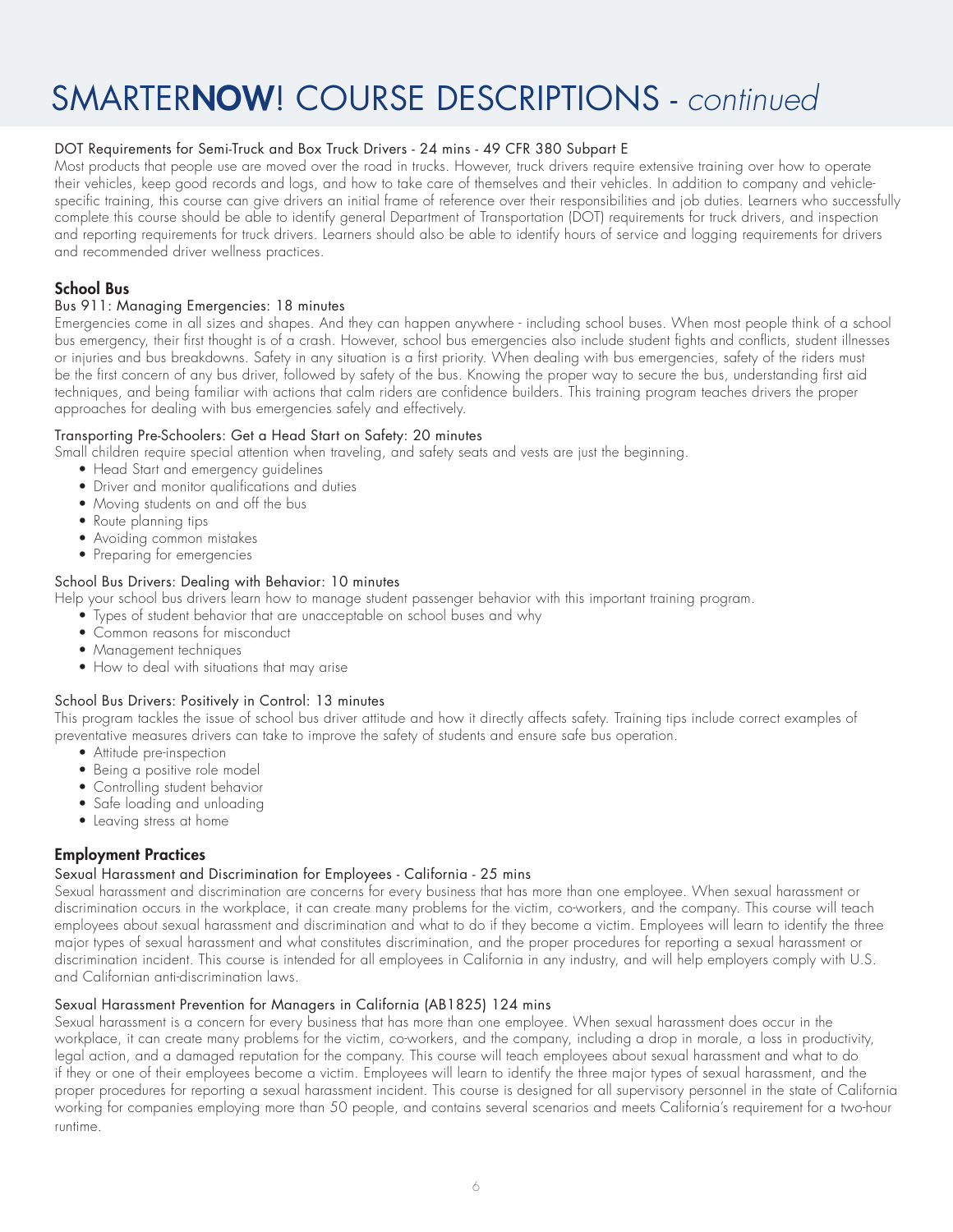#### Sexual Harassment and Discrimination for Managers in New York - 30 mins

Sexual harassment is a concern for every business. When sexual harassment does occur in the workplace, it can create many problems for the victim, co-workers, and the company, including a drop in morale, a loss in productivity, legal action, and a damaged reputation for the company. This course will teach NY State managers about sexual harassment and what to do if one of their employees becomes a victim. This course is presented in English.

#### Sexual Harassment and Discrimination for Employees in New York - 30 mins

Sexual harassment is a concern for every business. When sexual harassment does occur in the workplace, it can create many problems for the victim, co-workers, and the company, including a drop in morale, a loss in productivity, legal action, and a damaged reputation for the company. This course will teach NY state employees about sexual harassment and what to do if they or one of their co-workers becomes a victim. This course is presented in English.

#### \*Sexual Harassment and Discrimination for Employees - 25 mins

Sexual harassment is a concern for every business. When sexual harassment does occur in the workplace, it can create many problems for the victim, co-workers, and the company, including a drop in morale, a loss in productivity, legal action, and a damaged reputation for the company. This course will teach employees about sexual harassment and what to do if they or one of their co-workers becomes a victim. This course is presented in English and Spanish.

#### \*Sexual Harassment and Discrimination for Managers - 28 mins

Sexual harassment is a concern for every business that has more than one employee. When sexual harassment does occur in the workplace, it can create many problems for the victim, co-workers, and the company, including a drop in morale, a loss in productivity, legal action, and a damaged reputation for the company. This course will teach employees about sexual harassment and what to do if they or one of their employees becomes a victim. Employees will learn to identify the three major types of sexual harassment, and the proper procedures for reporting a sexual harassment incident. This course is intended for managers and human resources officers in all industries, and will help employers comply with Title VII of the Civil Rights Act. This course is presented in English and Spanish.

#### Discrimination in the Workplace - 20 mins

Learners who successfully complete this course will display the ability to identify the legal issues associated with discrimination in the workplace and how to minimize or eliminate a company's chances of unfavorable legal action. Managers will learn how to identify what workplace discrimination is and how it occurs, how to identify protected class categories, how to recognize workplace aspects of discrimination, and recognize that employers have certain legal responsibilities to prevent and react to incidents of discrimination in the workplace. This course is intended for managers and human resources officers in all industries, and will assist employers in complying with U.S. anti-discrimination laws.

#### Diversity in the Workplace - 16 mins

Learners who successfully complete this course will display the ability to identify the legal issues associated with discrimination in the workplace and how to minimize or eliminate a company's chances of unfavorable legal action. Managers will learn how to identify what workplace discrimination is and how it occurs, how to identify protected class categories, how to recognize workplace aspects of discrimination, and recognize that employers have certain legal responsibilities to prevent and react to incidents of discrimination in the workplace. This course is intended for managers and human resources officers in all industries, and will assist employers in complying with U.S. anti-discrimination laws.

#### Lawful Hiring Practices - 179 mins

Human resources officers have a lot of responsibilities, including payroll, managing benefits, disciplinary matters, paid time off, and hiring people. This course is about hiring employees and the legal issues you need to think about during each step of the hiring process. When the course is over, learners should be able to identify potential legal problems in the pre-hiring process and the hiring process. This course is intended for employees who work as human resources officers or upper management responsible for involvement in hiring processes as part of their regular work duties. This course can assist employers in complying with U.S. anti-discrimination laws.

#### Lawful Terminations and Employee Separation - 19 mins

Human resources officers help with hiring, payroll, discipline, and even employee termination or separation from the company. Whenever employees leave the company, whether they do so voluntarily or not, there can be some complicated legal concerns that will need to be navigated. This online training on lawful termination will teach employees the Human Resource Department's legal obligations during the termination process, during layoffs and plant closings, and post-separation. This course is intended for Human Resources officers or management employees who are required to participate in termination/separation processes as part of their regular work duties, and can assist employers in compliance with U.S. anti-discrimination laws.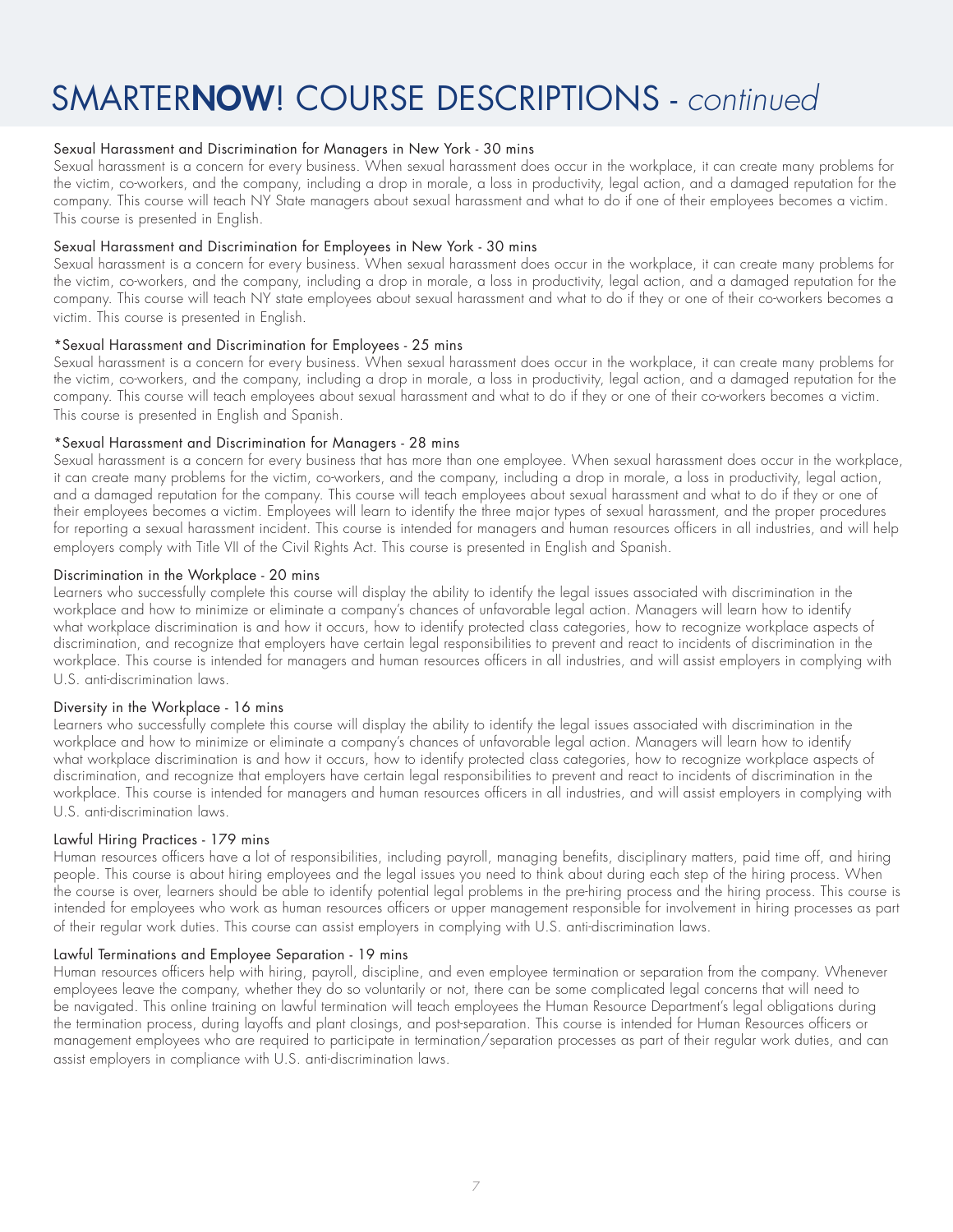#### \*Drug Free Workplace - 23 mins

The term "drug abuse" often conjures-up images of junkies lurking in back alleys and crack houses, but most drug users are actively employed. Substance abuse is a problem that can seriously affect the safety of all employees in the workplace. This course will teach employees about the importance of keeping drugs out of the workplace and what they can do to help. Employees will learn about the impact of drug and alcohol abuse in U.S. workplaces, how to identify the elements of a drug-free workplace program and the signs and symptoms of drug and alcohol abuse. This course is presented in English and Spanish.

#### Reasonable Suspicion Substance Abuse Training for Supervisors - 120 mins

This course is intended to fulfill the two-hour training requirement for supervisors in safety-sensitive industries who may be required to send workers for "reasonable suspicion" drug testing. Learners who successfully complete this course will be able to recall the U.S. Department of Transportation's requirements for supervisor training under its drug-free workplace program mandates for safety-sensitive industries, the physiological effects of alcohol and how they are produced, and general physiological and behavioral characteristics of alcoholism. The learner will also be able to identify the five drugs the National Institute on Drug Abuse requires safety-sensitive drug tests to detect, the basic characteristics and physiological effects of marijuana, methamphetamine, cocaine, heroin and phencyclidine. Finally, learners will be able to identify recommended measures for avoiding legal problems when executing a company's drug-free workplace program, identify recommended workplace alcohol- and drug-abuse documentation, and related intervention measures and strategies. This course is intended for all supervisors in a safety-sensitive industry that are involved with a substance abuse program. This course is intended to assist the employer in meeting the FMCSA Standard.

#### Emergency Response and Workplace Security

#### Active Shooter: Run/Hide/Fight - 14 minutes

Active shooter incidents have become a growing source of concern in recent years. By their nature these situations are unpredictable and chaotic, making it difficult for employers to prepare. Even though the odds of an active shooter event occurring in the workplace are low, fears about these situations can lower employee morale and create anxiety and uncertainty for your staff. The Department of Homeland Security (DHS) and the Federal Emergency Management Agency (FEMA) recommend active shooter training for all employees to help counter these fears, and to reinforce a "whole community" approach to preventing and responding to workplace violence. Training helps employees feel prepared and empowered to respond quickly if an active shooter situation occurs on the job. This course is designed to help learners in any industry recognize recommended actions to take during an active shooter event, as well as common secondary concerns such as providing first aid for common injuries and communicating with emergency responders. This course focuses on the Run, Hide, Fight program for reacting to an active shooter situation. While Run, Hide, Fight is a good set of guidelines for active, healthy adults, it may not be suitable for all people in all situations. SafetySkills assumes no liability for any injuries or damage that could occur while attempting these techniques. This course is presented in English and Spanish.

#### Workplace Violence: Prevent the Threat: 30 mins

Workplace violence can unexpectedly occur in any workplace setting. It is estimated that almost 2 million Americans are victims of some form of workplace violence each year. Most instances of workplace violence do not end in homicide. Unfortunately, workplace violence is a real, significant threat to workers health and safety. This course will teach employees the major causes and types of workplace violence, their warning signs and how to prevent it. Employees will learn to define workplace violence, the different types and sources, and the methods used to prevent workplace violence according to OSHA recommendations and other sources. This course is intended for employees in all industries.

#### Security Threat Awareness - 24 mins

Security is a concern in every workplace. This course is designed to teach employees in any industry about the security considerations they may face on the job and how to protect themselves and their employers.

#### General Safety Topics

#### \*Basic First Aid - 37 mins

Emergencies can happen any time, any place. This course will teach employees the basics of first aid procedures and how to apply them to realworld scenarios. Employees will learn how to identify the steps for conducting basic first aid. They will also learn how to recognize the symptoms and procedures for common first aid situations. This course is presented in English, Spanish, German, Portuguese and Mandarin.

- The Key Components
- Make the Right Decision
- Starting the Process
- The Manager's Role

#### Behavior Based Safety - 14 mins

Behavior-based safety is a new concept in the safety industry that focuses on reducing at-risk behaviors in the workplace through observation and feedback. Learners who successfully complete this course will be able to identify the basic concepts behind behavior-based safety, the components of the safety triad, and recognize the importance of identifying at-risk behaviors. The learner should also be able to identify the steps of a behaviorbased analysis and identify how to implement a behavior-based system in the workplace. This course is intended for all employees who may work in a company that has a behavior-based safety program in the workplace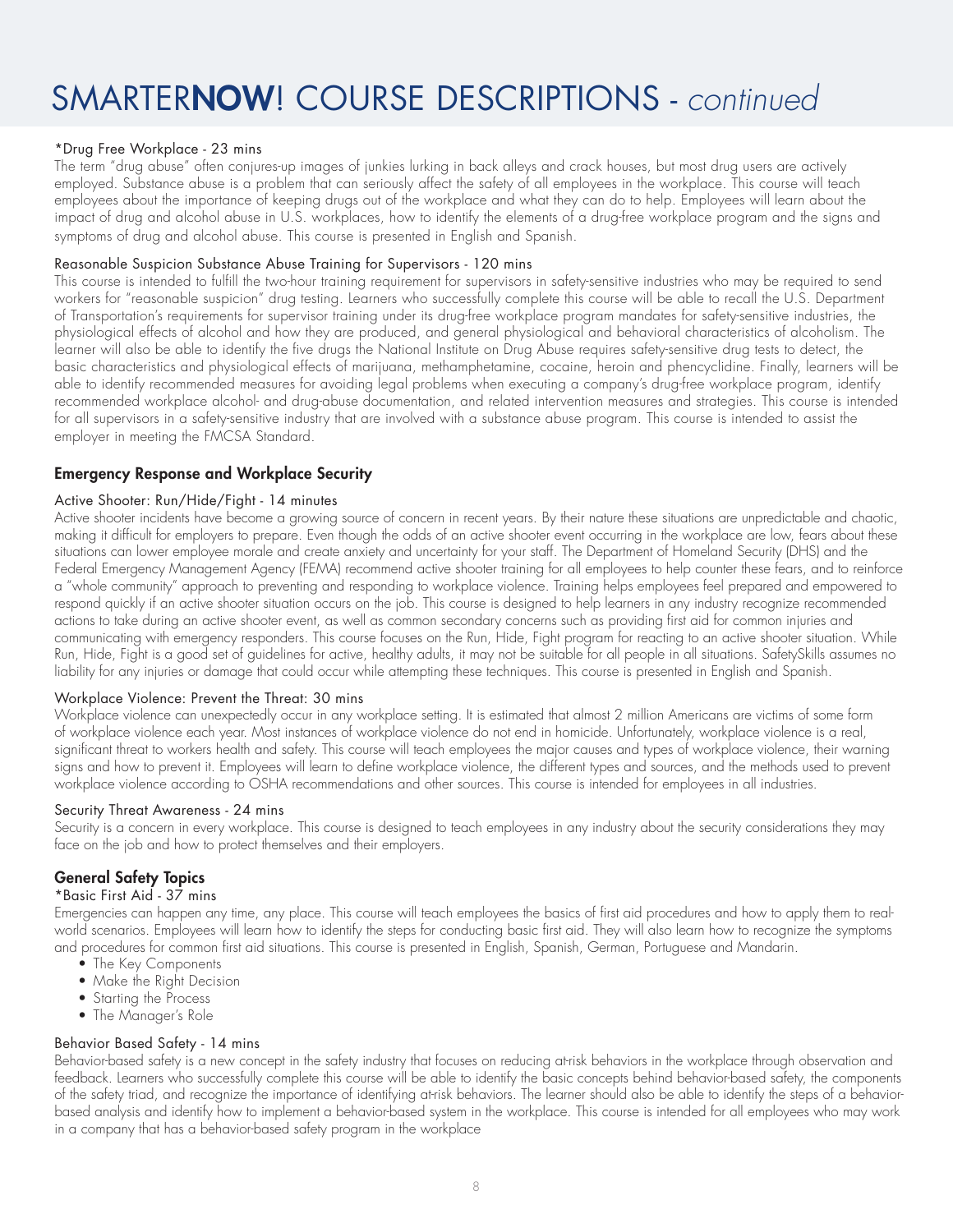#### \*Back Injury Prevention - 19 mins

The National Institute for Occupational Safety and Health (NIOSH) estimates that back injuries make up nearly twenty percent of all workplace injuries and costs the nation an estimated twenty to fifty billion dollars a year. Learners who complete this course will demonstrate knowledge of the major causes of workplace back injuries and how to prevent them. Employees will learn about hazards and the three major types of hazard controls. This course is intended for general industry employees who, during their regular work duties, are required to lift and carry materials. This course is presented in English and Spanish.

#### Bloodborne Pathogens - 28 mins

The Occupational Safety and Health Administration (OSHA) recognizes that many employees come in contact with human blood or other potentially infectious materials during daily duties and thus are potentially exposed to this occupational hazard. OSHA's bloodborne pathogen standard has served as the basis for implementing policies and practices to minimize workers' risk of exposure to BBP's, specifically to the Hepatitis B virus (HBV), the Hepatitis C virus (HCV) and the Human Immunodeficiency Virus (HIV). This course will teach employees about the hazards of bloodborne pathogens in the workplace and the basic controls required under OSHA's bloodborne pathogen standard. Employees will learn how to identify major bloodborne diseases and symptoms, how pathogens are transmitted and the basics of exposure prevention and incident response and cleanup. This awareness-level course is designed for all workers who may be exposed to blood or other potentially infectious materials (OPIM) at any time during the performance of their regular job duties. This course is presented in English, Spanish, German, Portuguese and Mandarin.

#### Bloodborne Pathogens Cal/OSHA - 28 mins

The Occupational Safety and Health Administration (OSHA) recognize that many employees come in contact with human blood or other potentially infectious materials during daily duties and thus are potentially exposed to this occupational hazard. OSHA's bloodborne pathogen standard has served as the basis for implementing policies and practices to minimize workers' risk of exposure to BBP's, specifically to the Hepatitis B virus (HBV), the Hepatitis C virus (HCV) and the Human Immunodeficiency Virus (HIV). This course will teach employees about the hazards of bloodborne pathogens in the workplace and the basic controls required under OSHA's bloodborne pathogen standard. Employees will learn how to identify major bloodborne diseases and symptoms, how pathogens are transmitted and the basics of exposure prevention and incident response and cleanup. This awareness-level course is designed for all workers who may be exposed to blood or other potentially infectious materials (OPIM) at any time during the performance of their regular job duties.

#### \*General Safety Orientation - 23 mins

Safety is important in the workplace, and individual employees play a vital role in ensuring their workplace is safe. Every employee can do his or her part to prevent injury by identifying hazards and correcting what they can correct, or notifying a supervisor about hazards they can't correct on their own. Learners who successfully complete this course should be able to identify and recognize the need for safety and health programs and OSHA's role in promoting them, common types of workplace hazards, the hierarchy of controls and its purpose, and general emergency preparation and reaction strategies. This course is designed for workers in any industry. This course is presented in English and Spanish.

#### \*Hazard Communication - 27 mins

Chemicals can pose a wide range of health and physical hazards, and exposure to hazardous chemicals is common for workers in a large variety of industries. When workers are exposed to hazardous chemicals, OHSA requires employers to provide employees with information about those hazards and training over how to protect themselves and others from harm. During this course, employees will learn about OSHA's Hazard Communication (HAZCOM) standard and the methods for learning about chemical hazards, including labels, safety data sheets (SDS) and hazard assessments. This course is designed for employees who need initial or refresher Hazard Communication (HAZCOM) training. This course is presented in English and Spanish.

#### \*Incident Investigation - 18 mins

In a perfect world, there would be no workplace accidents. Unfortunately in the real world injuries, property damage, work disruption and near miss incidents will happen from time to time. When they do, it is important to have a procedure in place to determine what happened, how and why it happened, and how to prevent it from happening again. This course is designed to provide workers with valuable information about accident and incident investigations and how they make the workplace safer. When this course is over the learner should have demonstrated the ability to recognize the goal of an in-house incident investigation, and identify circumstances that warrant an investigation and the proper procedure for conducting or participating in an incident investigation. This awareness-level course is designed for all employees working in facilities that have an incident investigation program. This course is presented in English and Spanish.

#### Influenza Prevention - 8 mins

Flu season is usually a cause for concern for most people. However, as new flu strains surface every year and the risk of pandemic flu has become a more public issue and prominent health concern, people have become more concerned than they might usually be. Because most people are exposed to so many other people on the job, workplaces can easily be a point of spread for the flu if the proper precautions aren't taken. Learners who successfully complete this course should be able to recognize the means by which influenza is spread and recommended measures to prevent its spread.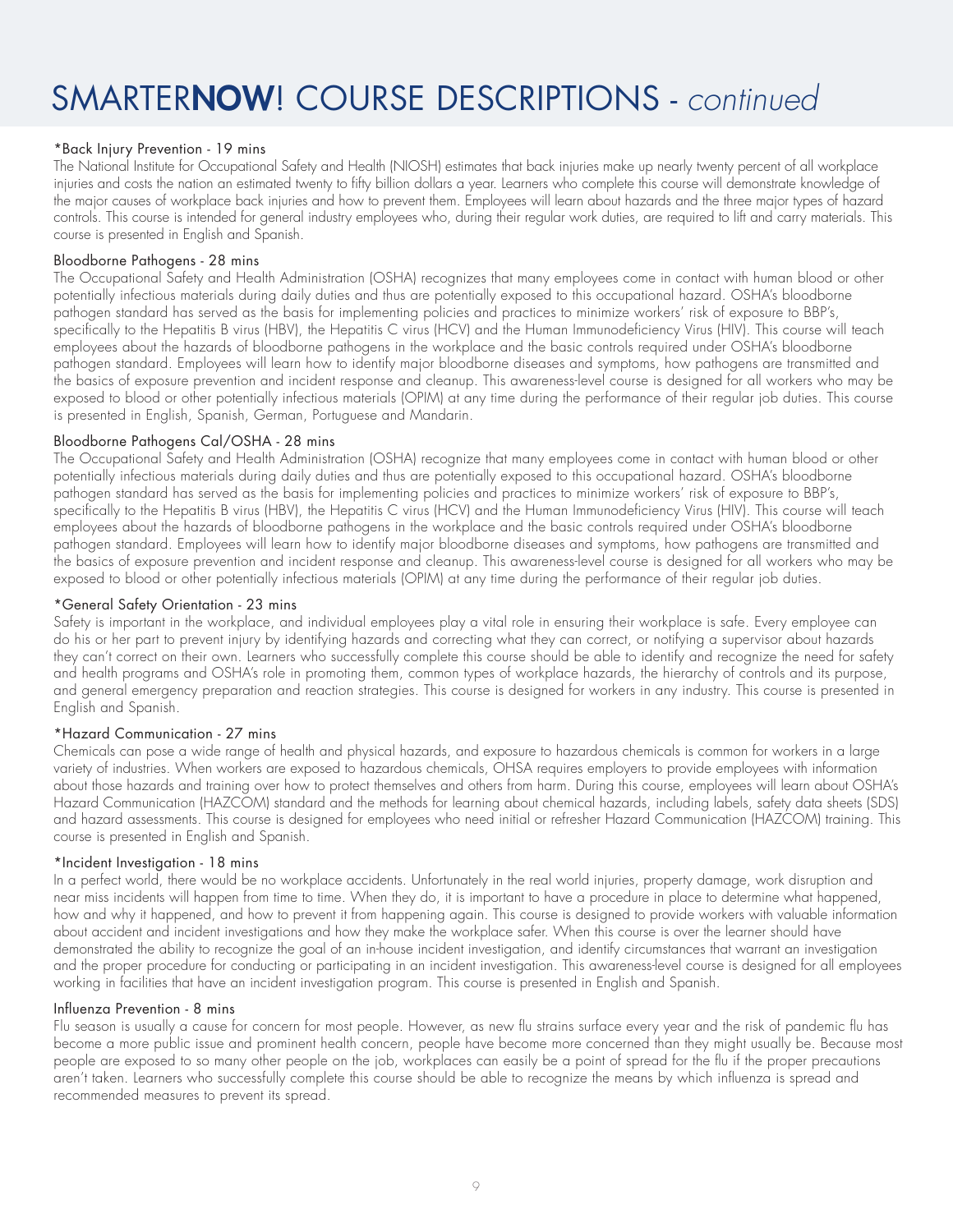#### \*Personal Protective Equipment - 20 mins

Personal protective equipment, or PPE, has been around throughout history in various forms. Even everyday clothing is a form of PPE, but many jobs and workplaces have unique hazards that require additional protection, such as gloves, boots, eye protection and many others. This course will teach employees to identify the need for PPE, define the concept of a hazard assessment, things to consider when choosing PPE, and the different types of PPE used to protect all parts of the body. This course is intended for general-industry employees who, during their regular work duties, are required to use personal protective equipment. This course is presented in English, Spanish, German, Portuguese and Mandarin.

#### \*Safety Data Sheets - 25 mins

A safety data sheet, or SDS, provides employees with information about hazardous chemicals. SDSs must follow a standard format, and will always present certain information that workers and emergency responders need. This course is intended to help employees understand what information is presented in the SDS and where to find it. After successfully completing the course, learners should be able to identify the purpose and key components of a safety data sheet, including the 16 sections required by the Globally Harmonized System (GHS), an international system of rules for classifying and labeling chemicals. This course is presented in English and Spanish

#### \*Globally Harmonized System (GHS) - 18 min

In 2012, OSHA updated the Hazard Communication (HAZCOM) standard to require the use of the Globally Harmonized System of Classification and Labeling of Chemicals (GHS). Employees who need HAZCOM training under the OSHA standard must now also be trained over the requirements of GHS. This course is intended for employees who have already received HAZCOM training, but who still need to be trained over the recent GHS update. This course alone will not fulfill the HAZCOM training requirement. Employees who have not yet received HAZCOM training should take one of our Hazard Communication courses, all of which include all of the information covered in this module. This course is presented in both English and Spanish.

#### Buildings/Property

#### \*Portable Fire Extinguishers - 18 mins

#### Addresses DOT 49 CFR 178 and 179; also references 172.302

Fires can happen anytime, anywhere, without warning. The National Fire Protection Association, or NFPA, reports that there are more than 1.3 million reported fires in the United States every year. If you encounter a fire at home or on the job, a portable fire extinguisher can help you to protect yourself and possibly stop the fire in its tracks. This course will introduce employees to portable fire extinguishers, how they work and when to use them. This course is presented in English and Spanish.

#### \*Fire Safety - 27 mins

Fire emergencies can happen anytime, anywhere, in any industry. Fires are one of the most common emergencies to contend with in workplaces, and can be one of the most harmful if not dealt with properly. This course will give employees the knowledge to safely react and respond to a fire emergency in their workplace. Employees will learn their responsibilities in a fire emergency, how to identify different alarm signals, evacuation routes and procedures, and fire extinguisher use. This course is intended for general industry employees who are required to understand their responsibilities in a fire emergency. This course is presented in English, Spanish, German, Portuguese and Mandarin.

#### \*Slips/Trips/Falls - 16 mins

Slips, trips and falls area major source of injury in the workplace. According to the Department of Labor, slips, trips and falls are the most common type of accident in the workplace and are responsible for around 25% of all reported injuries. These injuries aren't always minor either; slips, trips and falls are the second leading cause of accidental death in the workplace. This course will teach employees about slip, trip and fall hazards and what they can do to minimize or eliminate those hazards. Employees will learn to identify general OSHA safety requirements, guarding for floor and wall openings, issues with stairways, ladder, scaffolds, loading docks and how personal behavior affects safety. This course is presented in English, Spanish, German, Portuguese and Mandarin.

#### \*Electrical Safety - 31 mins

Electricity is all around us. It makes our lives easier in many ways, but it can also pose some serious hazards. Employees who take this course will learn how to recognize the dangers of electricity, possible electrical injuries, and how to use standard hazard controls. This course is presented in English, Spanish, German, Portuguese and Mandarin.

#### \*Lockout/Tagout - 18 mins

Lockout/tagout is a system that helps ensure workers stay safe while servicing or repairing equipment by making it physically impossible for that equipment to run or move. This course will teach employees how lockout/tagout programs work and the different roles workers must play to make them successful. Employees will learn to identify the importance of proper lockout/tagout procedures, what workers are authorized to perform those procedures, lock and tag systems used for lockout/tagout, and the special provisions of lockout/tagout programs. This course is intended for employees who, during their regular work duties, are required to perform lockout/tagout procedures, and for employees who work on equipment that is subject to regular maintenance or repair requiring lockout/tagout. This course is presented in English, Spanish, German, Portuguese and Mandarin.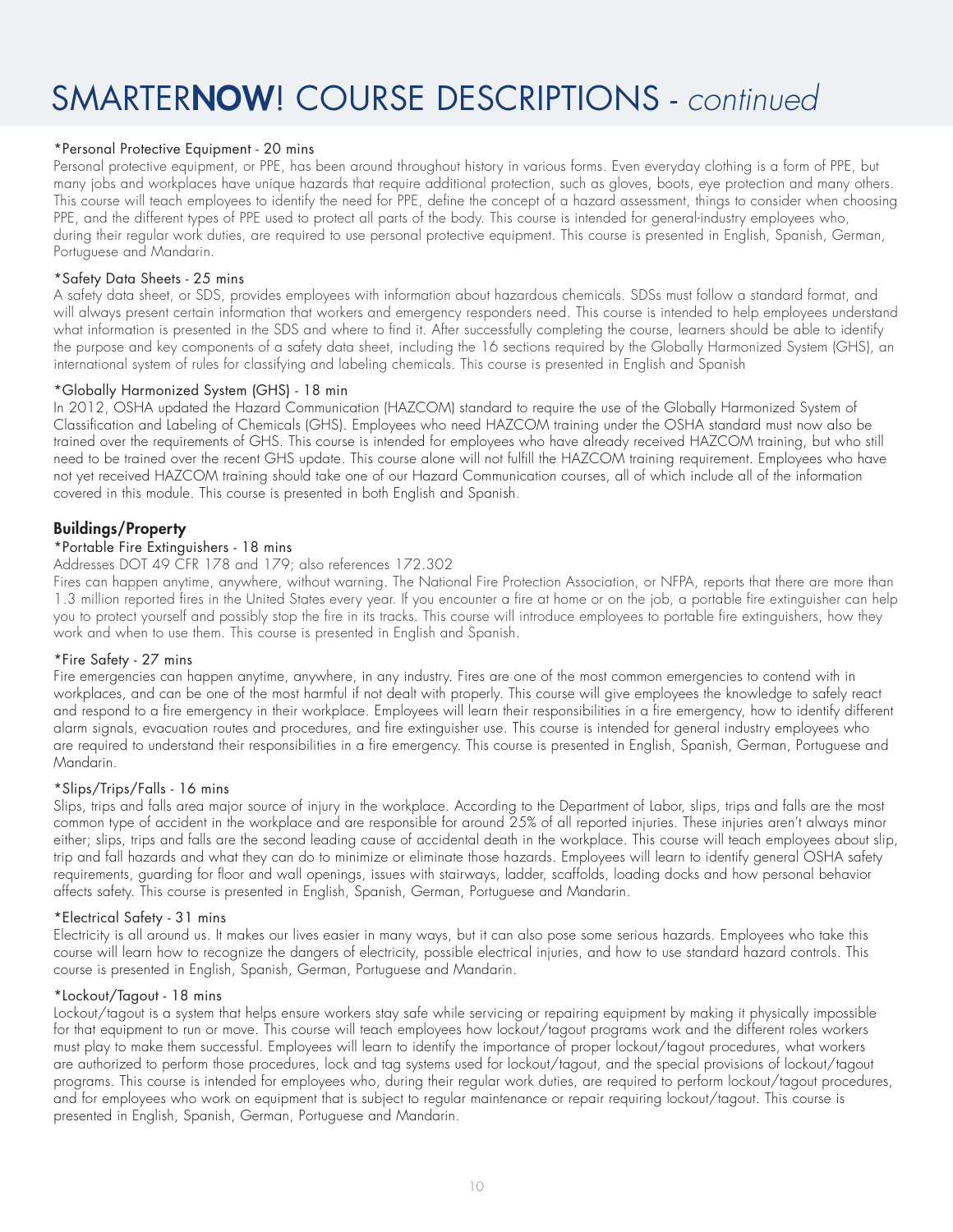#### \*Parking Lot Safety - 16 mins

A parking lot is the first thing that customers see, making it a very important part of a good first impression. Parking lots can also present a number of hazards to pedestrians and vehicles. Keeping lots clean and well maintained, and ensuring employees are trained to deal with common hazards, is an important part of ensuring customers and employees are safe and happy. When this course is over, the learner should be able to identify best practices for parking lot maintenance and security, and appropriate responses to severe weather, accidents, and other outdoor incidents. This course was designed for employees in the retail industry and features examples and scenarios appropriate for the retail setting. It would also be appropriate for workers in hospitality, food service, and other facilities visited by the public. This course is presented in English and Spanish.

#### Hazardous Materials

#### Hazardous Materials Classification - Basic 15 mins - 49 CFR 172.101

Hazardous materials can be dangerous. However, they can also be very useful. Hazardous materials are used in manufacturing, service industries and many other applications. To protect the people who transport these substances and the public at large, the U.S. Department of Transportation (DOT) has created a hazardous materials classification system Learners who successfully complete this course will demonstrate knowledge of how to identify general definitions related to the DOT's hazardous materials classification. This course is designed for workers that, during the execution of any job duties, are required to work with or around hazardous materials. Additional training is available if employees require more comprehensive training over the Hazardous Materials Table

#### Hazmat 0 - Hazardous Materials Transportation - Introduction - 35 mins

Hazardous materials transportation is a very broad topic spanning many different modes of transportation. The SafetySkills hazmat transportation series has been adapted from materials produced by the United States Department of Transportation (DOT) to help train employees who perform functions covered under the Hazardous Materials Regulations, or the HMR. This introductory module is the first in the series, and will help hazmat employees recognize the purpose and structure of the HMR, and its training requirements. It will also provide an introduction to the DOT hazard classification system. This module is a prerequisite for the other modules in the hazmat series.

This course references 49 CFR Parts 107 and 171-185, the Hazardous Materials Regulations

#### Hazmat 01 - The Hazardous Materials Table - 28 mins

Hazardous materials transportation is a very broad topic spanning many different modes of transportation. The SafetySkills hazmat transportation series has been adapted from materials produced by the United States Department of Transportation (DOT) to help train employees who perform functions covered under the Hazardous Materials Regulations, or the HMR. This module is over the The Hazardous Materials Table, or HMT, which is the backbone of the HMR. Understanding and knowing how to use the Hazardous Materials Table is the first step to complying with the HMR. After successfully completing this module, learners will display the ability to identify information found in the HMT and its appendices. This module is a prerequisite for the other modules in the hazmat series. This course references 49 CFR Parts 107 and 171-185, the Hazardous Materials Regulations.

#### Hazmat 02 - Hazmat Shipping Papers - 24 mins

Hazardous materials transportation is a very broad topic spanning many different modes of transportation. The SafetySkills hazmat transportation series has been adapted from materials produced by the United States Department of Transportation (DOT) to help train employees who perform functions covered under the Hazardous Materials Regulations, or the HMR. This module will help learners recognize the requirements for hazardous materials shipping papers and hazardous waste manifests. This module assumes that learners have already taken the prerequisite courses over the HMR and the Hazardous Materials Table. This course references 49 CFR Parts 107 and 171-185, the Hazardous Materials Regulations.

#### Hazmat 03 - Hazmat Marking and Labeling 33 mins

Hazardous materials transportation is a very broad topic spanning many different modes of transportation. The SafetySkills hazmat transportation series has been adapted from materials produced by the United States Department of Transportation (DOT) to help train employees who perform functions covered under the Hazardous Materials Regulations, or the HMR. This module will help learners recognize the requirements for hazardous materials marking and labeling. This module assumes that learners have already taken the prerequisite courses over the HMR and the Hazardous Materials Table. This course references 49 CFR Parts 107 and 171-185, the Hazardous Materials Regulations

#### Hazmat 04 - Hazmat Placarding - 28 mins

Hazardous materials transportation is a very broad topic spanning many different modes of transportation. The SafetySkills hazmat transportation series has been adapted from materials produced by the United States Department of Transportation (DOT) to help train employees who perform functions covered under the Hazardous Materials Regulations, or the HMR. This module will help learners recognize the requirements for hazardous materials placarding. This module assumes that learners have already taken the prerequisite courses over the HMR and the Hazardous Materials Table. This course references 49 CFR Parts 107 and 171-185, the Hazardous Materials Regulations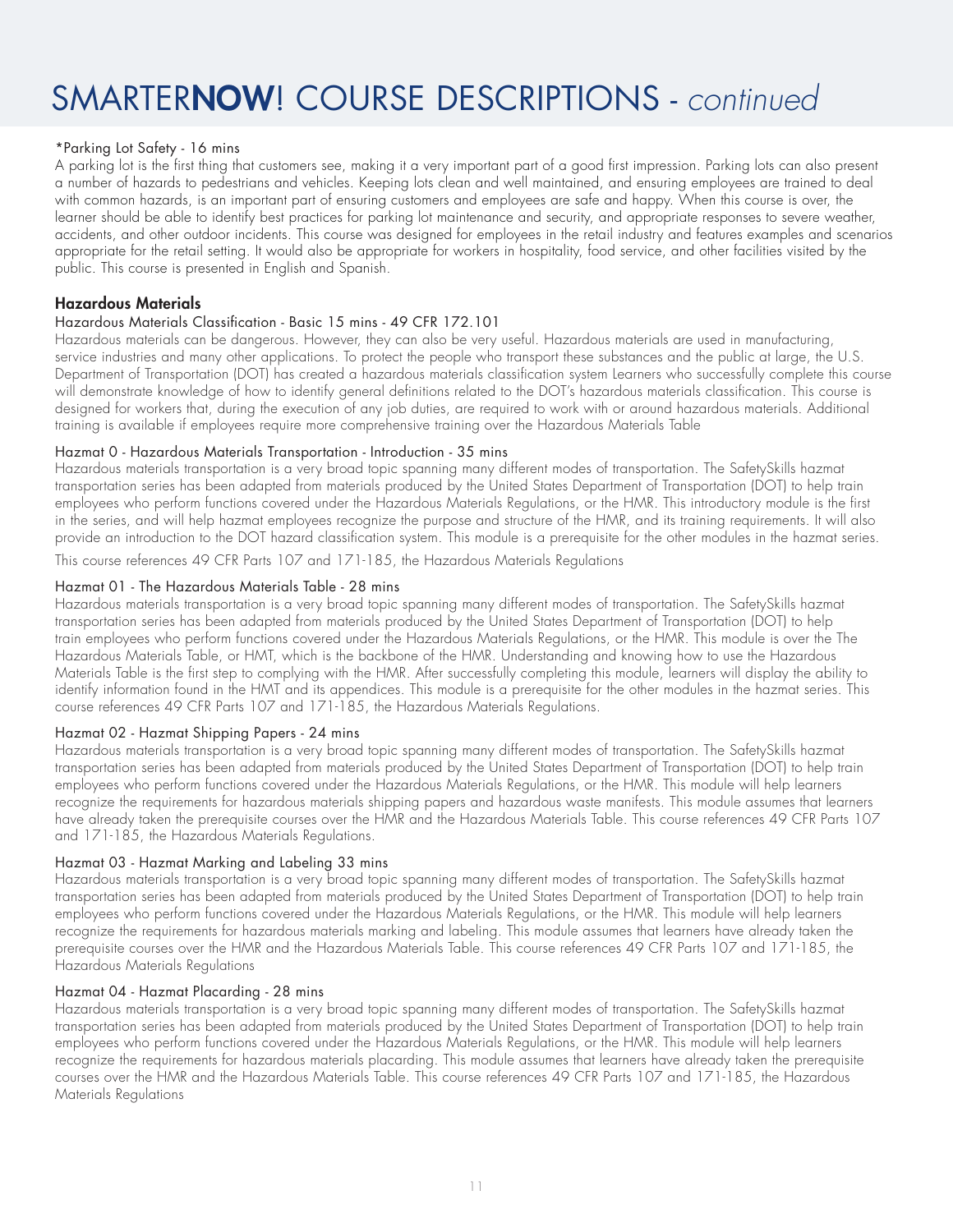#### Hazmat 06: Hazmat Carrier Requirements - Highway - 25 mins

Hazardous materials transportation is a very broad topic spanning many different modes of transportation. The SafetySkills hazmat transportation series has been adapted from materials produced by the United States Department of Transportation (DOT) to help train employees who perform functions covered under the Hazardous Materials Regulations, or the HMR. This module will help learners understand the aspects of hazardous materials handling, storage, segregation, loading and unloading, and recordkeeping which apply specifically to transportation by highway. This module assumes that the learner has already completed the modules over the Hazardous Materials Table and any other aspects of the HMR which are relevant to the learner's duties. This course references 49 CFR Parts 107 and 171-185, the Hazardous Materials Regulations

#### Hazmat 10 - Hazmat Transportation Security - Awareness -16 mins

This course is intended for workers who, during the execution of any job duties, are required to transport hazardous materials regulated by the United States Department of Transportation. After successfully completing this course, learners will display an understanding of the key concepts relating to security awareness, security risks associated with HAZMAT transportation, and required and recommended methods for enhancing HAZMAT transportation security. This course is designed to meet the requirements outlined in the Hazardous Materials Regulations, or HMR, specifically with 49 CFR 172.800. This course fulfills the awareness level training requirements for transporters of HAZMAT. More in-depth training is required on company specific policies and procedures. This course references 49 CFR Parts 107 and 171-185, the Hazardous Materials Regulations

#### Reasonable Suspicion Substance Abuse Training for Supervisors in the Oil and Gas Industry - 125 mins

This course is intended to fulfill the two-hour training requirement for supervisors in safety-sensitive industries who may be required to send workers for "reasonable suspicion" drug testing. Learners who successfully complete this course will be able to recall the U.S. Department of Transportation's requirements for supervisor training under its drug-free workplace program mandates for safety-sensitive industries, the physiological effects of alcohol and how they are produced, and general physiological and behavioral characteristics of alcoholism. The learner will also be able to identify the five drugs the National Institute on Drug Abuse requires safety-sensitive drug tests to detect, the basic characteristics and physiological effects of marijuana, methamphetamine, cocaine, heroin and phencyclidine. Finally, learners will be able to identify recommended measures for avoiding legal problems when executing a company's drug-free workplace program, identify recommended workplace alcohol- and drug-abuse documentation, and related intervention measures and strategies. This course is intended for all supervisors in the oil and gas industry that are involved with a substance abuse program. This course is intended to assist the employer in meeting the FMCSA Standard

#### Food Manufacturing

#### \*Food Safety Plans in Food Manufacturing (HACCP) 18 mins

Food safety is important at all levels of the food industry. According to the Centers for Disease Control and Prevention, one in six Americans get sick from foodborne illness every year. 128,000 people are hospitalized and 3,000 people die from foodborne illness. The Food Safety Modernization Act focuses on preventing food safety problems before they occur. It also helps enforce food safety regulations and helps facilities meet safety and hygiene requirements. This course is designed to help food manufacturing employees understand the purpose and features of a food safety plan, and their role in helping to keep food safe. This course is presented in English and Spanish

#### Allergen Control in Food Manufacturing 25 mins

The Food and Drug Administration, or FDA, estimates that more than 11 million Americans suffer from food allergies. A food allergy can be a serious, sometimes life-threatening condition, and there is currently no known cure for food allergies. To help Americans avoid the risks posed by food allergens, the FDA requires food manufacturing facilities to implement allergen control plans. This course will introduce learners to the concept of allergen control and their role in carrying out allergen control plans.

#### Cleaning and Sanitizing in Food Manufacturing 87 mins series

Chemical soaps, detergents, sanitizers and disinfectants are routinely used to help keep food free of unwanted microorganisms and other contaminants. These chemicals are vital to the safety and success of any food production process, but they can also be hazardous. This course will help food manufacturing employees understand the hazards of cleaning and sanitizing chemicals, and how to work with them safely.

#### Module 1 - Introduction to Cleaning and Sanitizing - 18 mins

Cleaning and sanitizing is vital to the safety and success of any food production process. Chemical soaps, detergents, sanitizers and disinfectants are routinely used to help keep food free of unwanted microorganisms and other contaminants. These chemicals are vital to the safety and success of any food production process, but they can also pose hazards to workers or the public if they are used incorrectly. This module is the first in a series of 5 modules over cleaning and sanitizing in food manufacturing. This introductory module will introduce learners to the fundamental principles and key definitions relevant to cleaning and sanitations.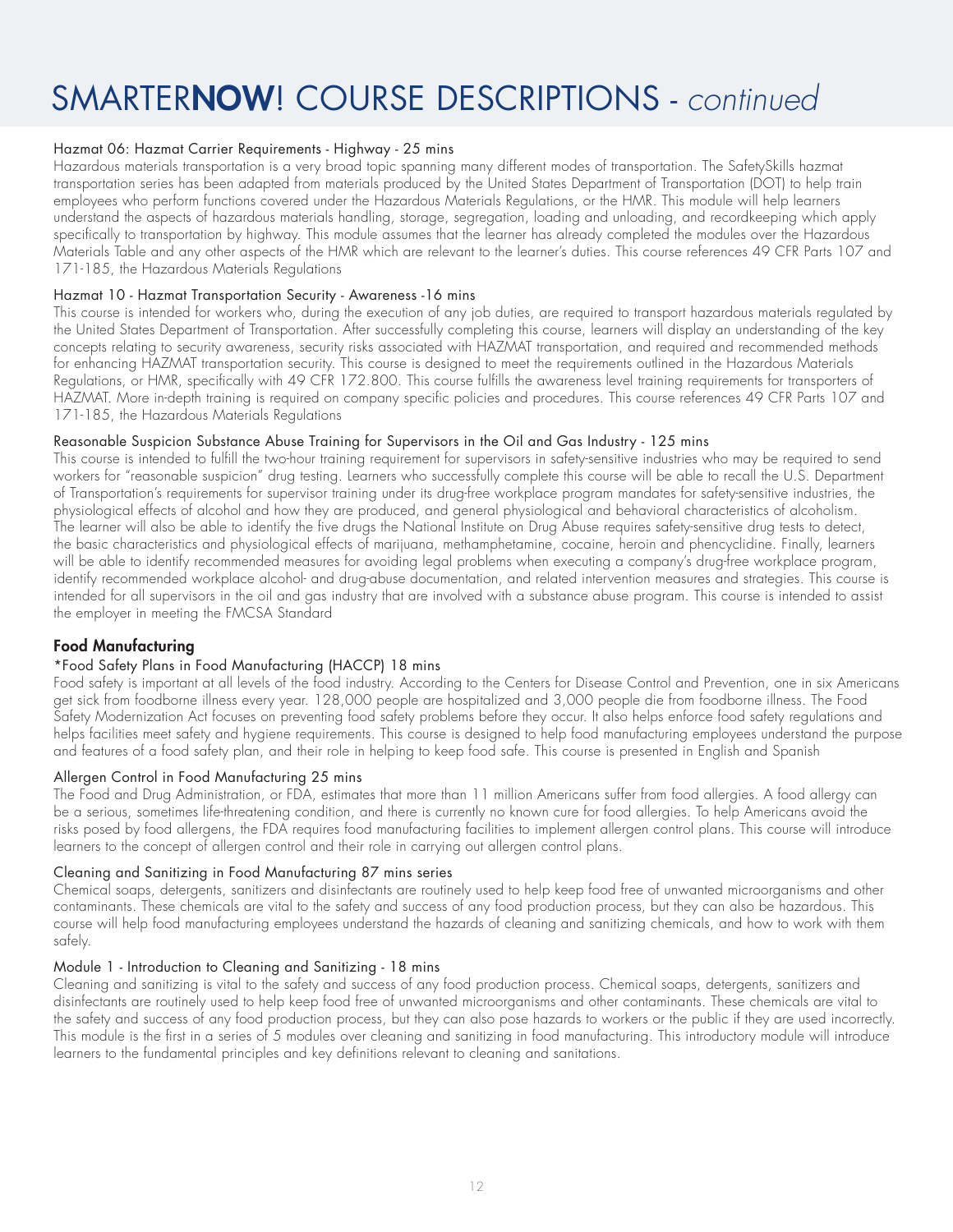#### Module 2 - Chemical Hazards 26 mins

Cleaning and sanitizing is vital to the safety and success of any food production process. Chemical soaps, detergents, sanitizers and disinfectants are routinely used to help keep food free of unwanted microorganisms and other contaminants. These chemicals are vital to the safety and success of any food production process, but they can also pose hazards to workers or the public if they are used incorrectly. This module is the second in a series of 5 modules over cleaning and sanitizing in food manufacturing. This module will introduce learners to the chemicals used for cleaning, sanitizing and disinfecting surfaces, and sources of information regarding hazardous chemicals in the workplace.

#### Module 3 - Chemical Handling and Storage 17 mins

Cleaning and sanitizing is vital to the safety and success of any food production process. Chemical soaps, detergents, sanitizers and disinfectants are routinely used to help keep food free of unwanted microorganisms and other contaminants. These chemicals are vital to the safety and success of any food production process, but they can also pose hazards to workers or the public if they are used incorrectly. This module is the third in a series of 5 modules over cleaning and sanitizing in food manufacturing. This module will introduce learners to standard practices for the safe handling and storage of cleaning and sanitizing chemicals

#### Module 4 - Effective Cleaning 18 mins

Cleaning and sanitizing is vital to the safety and success of any food production process. Chemical soaps, detergents, sanitizers and disinfectants are routinely used to help keep food free of unwanted microorganisms and other contaminants. These chemicals are vital to the safety and success of any food production process, but they can also pose hazards to workers or the public if they are used incorrectly. This module is the fourth in a series of 5 modules over cleaning and sanitizing in food manufacturing. This module will introduce learners to effective cleaning techniques in food manufacturing.

#### \*Food Safety for Food Service Employees - 34 mins

Food. We like it. Smelling it, tasting it, feeling full of it, food is pretty key to our happiness. But if you've ever had food poisoning, you know that food can sometimes be very, very bad. In fact, food causes approximately 48 million illnesses, 128,000 hospitalizations, and 3,000 deaths in the United States each year. The sad thing is, the vast majority of those illnesses could have easily been avoided if the people who handled and prepared the food had followed proper food safety practices. After successfully completing this course, the learner should be able to recognize the purpose of the FDA's Food Code and identify the responsibilities of food employees regarding the prevention of foodborne illness. This course is designed for all employees in food service establishments and commercial kitchens, with particular emphasis on those employees designated by the FDA's Food Code as "food employees" and "conditional employees." This course is presented in English and Spanish.

#### Home Healthcare

#### Elder Abuse and Neglect: 60 mins

Upon completion of this training, the participant will understand:

- The definition, causes, and contributing risk factors of elder abuse
- The different forms of elder abuse and the signs and symptoms of each form
- How to help prevent abuse and the importance of reporting suspected elder abuse

#### Essential Bedrest Skills: 60 mins

Upon completion of this training, the participant will understand:

- Upon completion of this training, the participant will understand:
- The different bedrest positions and how to move someone from one position to another using proper body mechanics
- How to recognize and prevent pressure ulcers
- How to perform other procedures commonly used when caring for a person on bedrest

### How to help someone who uses a wheelchair (including wheelchairs, walkers, crutches, and canes): 60 mins

Upon completion of this training, the participant will understand:

- Safe methods and special precautions for helping those who use wheelchairs, walkers, crutches, and canes
- How to do stand pivot transfer in a variety of settings
- Using a gait belt
- Principles of body mechanics
- How to maneuver a wheelchair on ramps and curbs

#### Introduction to Home Care: 60 mins

Upon completion of this training, the participant will understand:

- Essential aspects of the home care field
- The home care team and its members
- The care plan and how to fill it
- The importance of good observation, reporting, and documentation skills